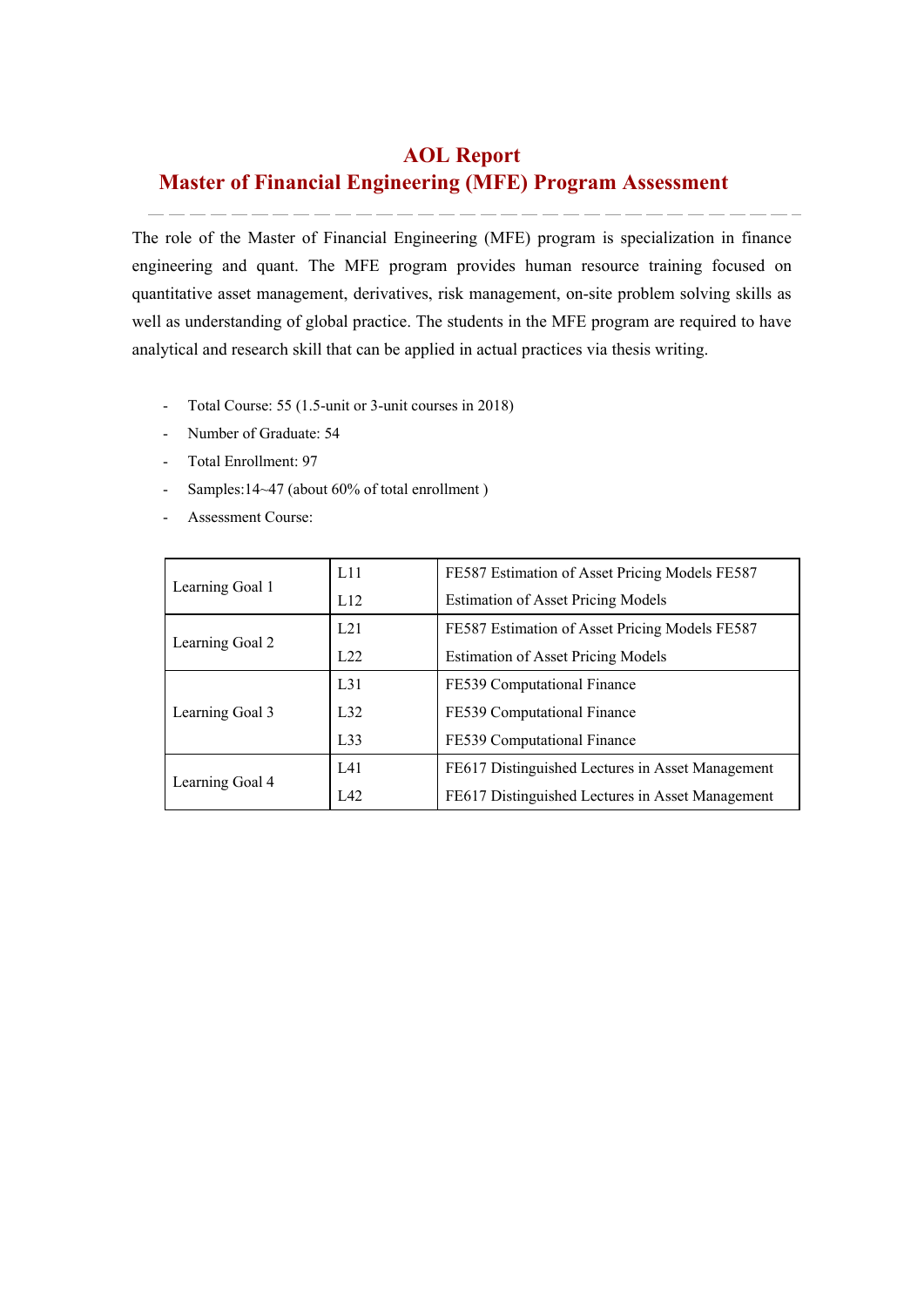# *Outline of assessment*

Overall, the students of the Master of Financial Engineering (MFE) program meet expectations successfully. L1, L2, L3, and L4 have the average scores of 2.31, 2.51, 2.67, and 2.28 that are higher than the criterion value 2, which means our students meet the expectations. All scores of traits exceed the criterion.

 Students of MFE program achieve high levels in basic theory, analytical research tools, and background about their research areas. However, the relatively low scores in L42 related to 'our graduate will have command of business English or other language of global financial markets'. Moreover, some students have difficulty in using appropriate quantitative analytical techniques to identify problems in finance and develop a solution. This is confirmed by the low score of traits related to 'Identification of case problems/issues', and 'Solutions'.

Students of MFE program have the most strengths in effective communications (L3). Our students are evenly good at producing professional business documents and delivering effective presentation with proper media technology regardless of work alone or work with a team.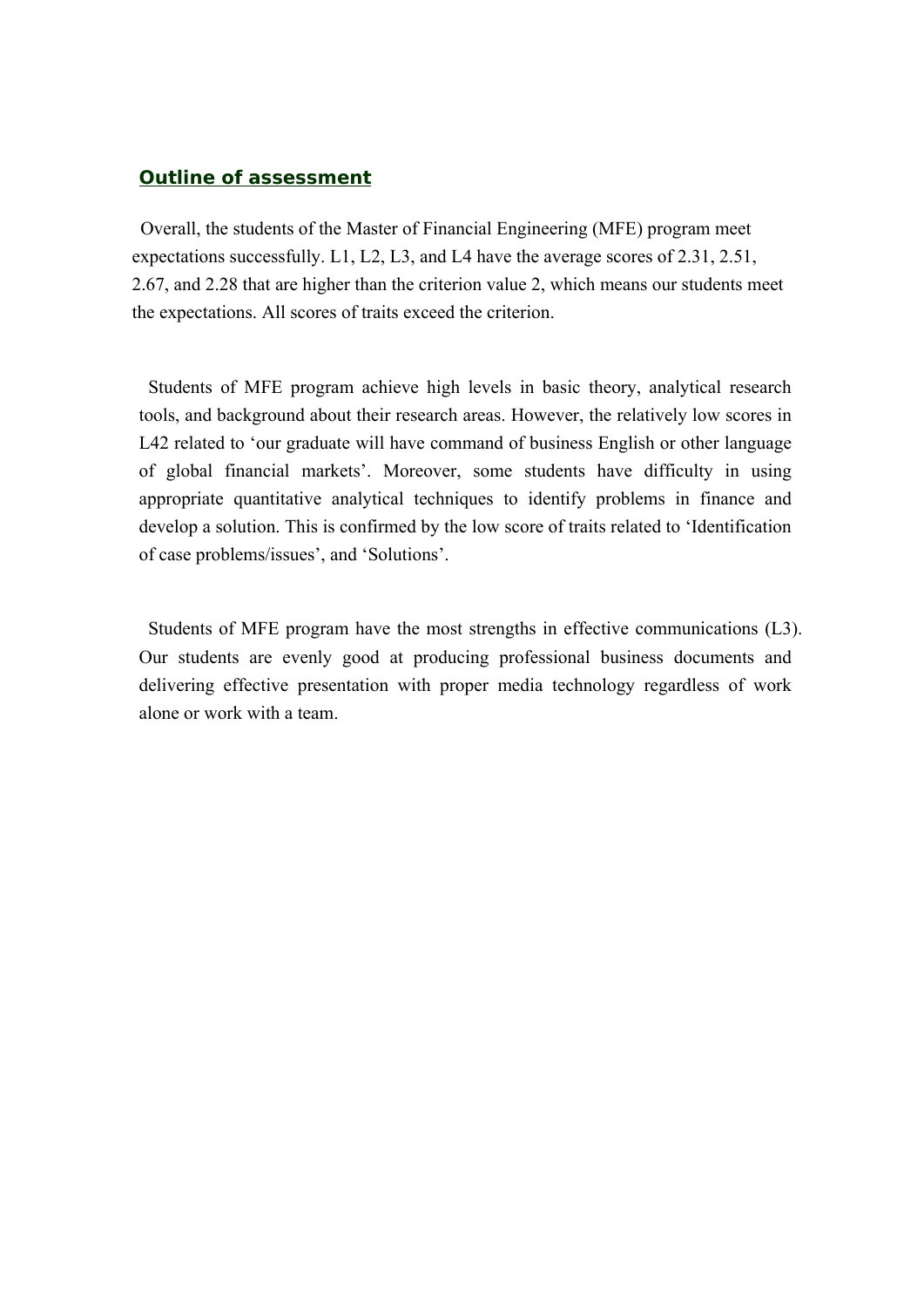# *Overview of assessment*

| <b>MFE Program Assessment: Learning Goal 1</b>                                             |               |                          |  |  |  |  |  |  |  |
|--------------------------------------------------------------------------------------------|---------------|--------------------------|--|--|--|--|--|--|--|
| Our graduates will command analytical thinking in solving complex                          |               |                          |  |  |  |  |  |  |  |
| financial decision problems.                                                               |               |                          |  |  |  |  |  |  |  |
| <b>Learning Objective</b>                                                                  | Sample        | <b>Methods</b>           |  |  |  |  |  |  |  |
| (L11) Graduate will have basic quantitative                                                |               | (L11) Test evaluation by |  |  |  |  |  |  |  |
| skills for research                                                                        | FE587 (N=14), | faculty                  |  |  |  |  |  |  |  |
| (L12) Graduate will use appropriate quantitative                                           |               | $(L12)$ Test and         |  |  |  |  |  |  |  |
| analytical techniques to identify problems in                                              | FE587 (N=14), | assignment evaluation by |  |  |  |  |  |  |  |
| finance and develop a solution.                                                            |               | faculty                  |  |  |  |  |  |  |  |
| Finding                                                                                    |               |                          |  |  |  |  |  |  |  |
| - The average scores for L11 and L12 are 2.36 and 2.26                                     |               |                          |  |  |  |  |  |  |  |
| <sup>*</sup> 1 (Fails to Meet Expectations) 2 (Meets Expectations) 3 (Exceed Expectations) |               |                          |  |  |  |  |  |  |  |
| - L11 and L12 meet expectations successfully.                                              |               |                          |  |  |  |  |  |  |  |

- The achievement in application and finding a solution (L11) is higher than that in basic skills (L12).

- 14.3% (2/14) of students have difficulty in constructing logic and organization (Trait 1 for L11).

- 42.9% (6/14) of students have the most difficulties in reaching consistent conclusion (Trait 5 for L11).

- 42.9% (6/14) of students have the most difficulties in forming identification of case problems/issues (Trait 4 for L12).

- 35.7% (5/14) of students meet expectations for L12. (No points lower than 2 for all traits in L12.)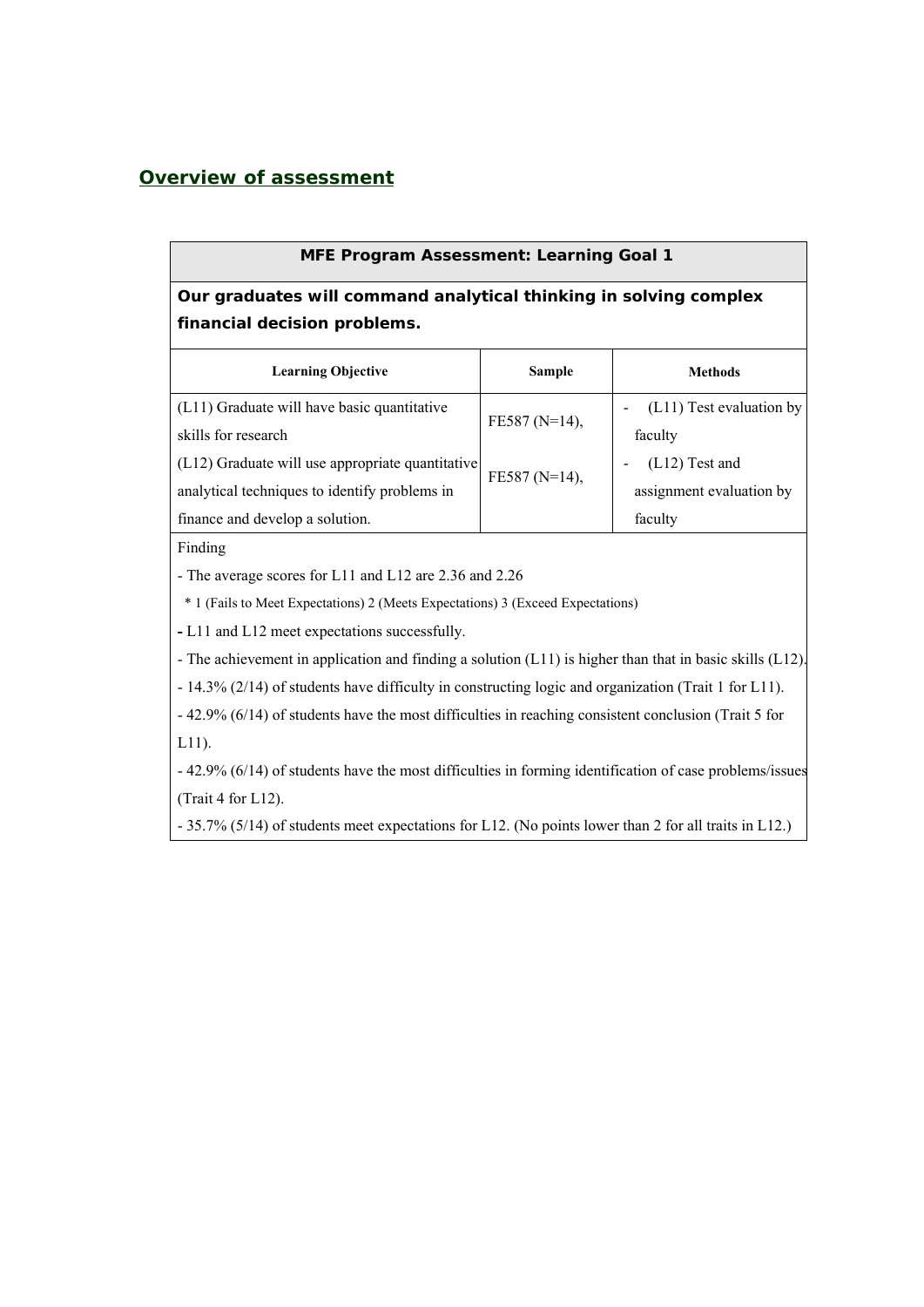## **MFE Program Assessment: Learning Goal 2**

### **Our graduates will have skills (or ability) to conduct quality research.**

| <b>Learning Objective</b>                                           | Sample | <b>Methods</b>             |
|---------------------------------------------------------------------|--------|----------------------------|
| (L21) Graduate will engage in management                            |        |                            |
| research and present the findings of such research FE587 ( $N=14$ ) |        | $(L21)$ Test evaluation by |
| effectively.                                                        |        | faculty                    |
| $(L22)$ Graduate will have basic theory, analytical FE587 (N=14)    |        | (L22) Test evaluation by   |
| research tools, and background about their                          |        | faculty                    |
| research area.                                                      |        |                            |

Findings

- The average score for L21 and L22 are 2.56 and 2.46.

\* 1 (Fails to Meet Expectations) 2 (Meets Expectations) 3 (Exceed Expectations)

**-** L21 and L22 meet expectations successfully.

- Three students 21.4% (3/14) cannot prepare a research (Trait 2 for L21). It means that those students have difficulty in 'problem/objective finding'.

- Four students 28.6% (4/14) could not understand theory (Trait 1 for L22). It means that those students have difficulty in basic theory.

- While, it turns out that our graduates do good job in 'Proper use of effective research tools' (Trait 3 for L22).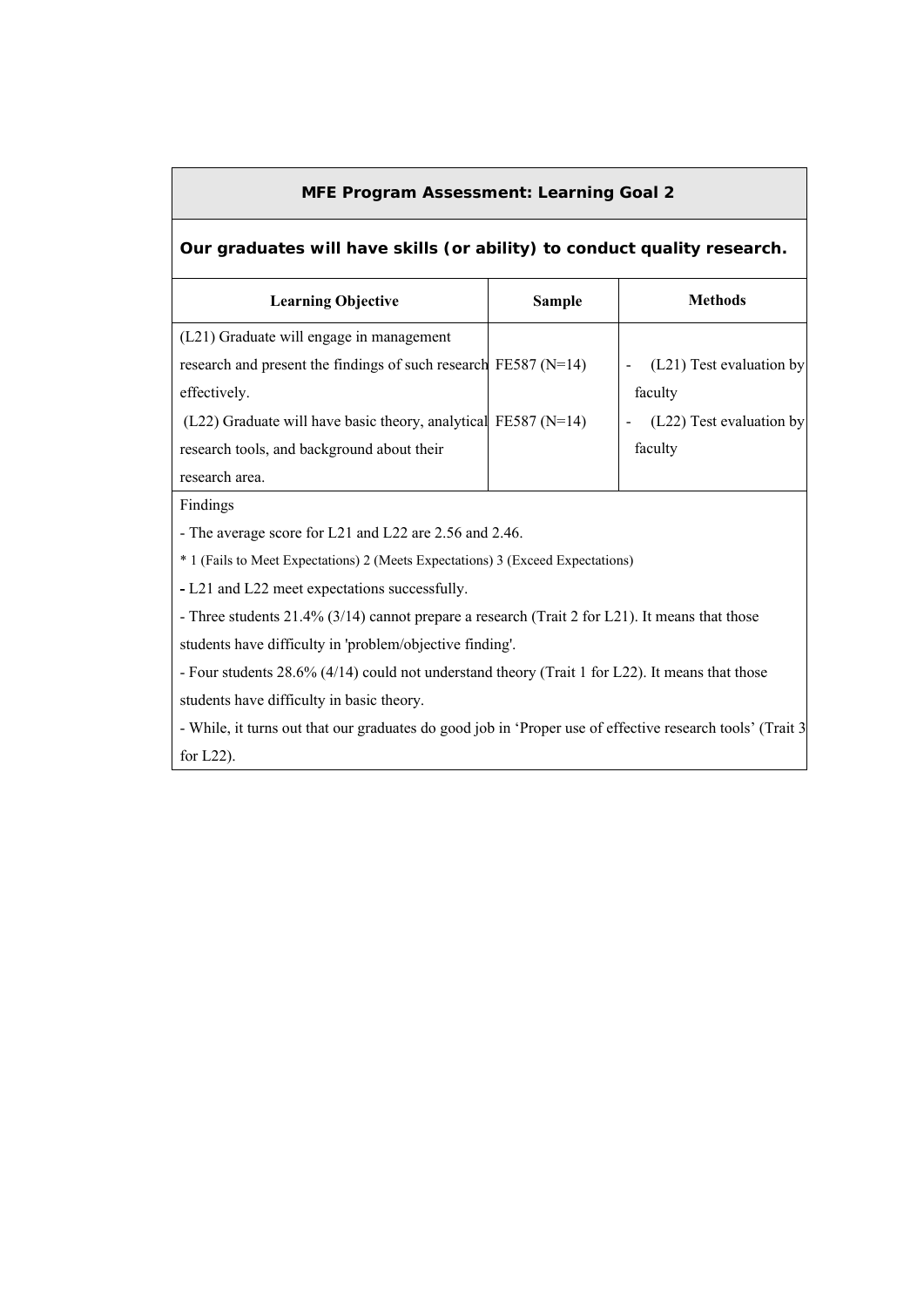#### **MFE Program Assessment: Learning Goal 3**

#### **Our graduates will be effective communicators.**

| <b>Learning Objective</b>                                                                                  | Sample           | <b>Methods</b>                               |
|------------------------------------------------------------------------------------------------------------|------------------|----------------------------------------------|
| (L31) Graduate will produce professional<br>husiness or academic documents                                 | FE539 ( $N=26$ ) | $-L31$ ) Term paper<br>evaluation by faculty |
| (L32) Graduate will deliver effective<br>presentation accompanied with proper media                        | FE539 ( $N=26$ ) | (L32) Presentation<br>evaluation by faculty  |
| technology.<br>(L33) Graduate will demonstrate effective<br>interpersonal communication in a team setting. | FE539 ( $N=26$ ) | (L33) Presentation<br>evaluation by faculty  |

Finding

- The average scores for L31, L32 and L33 are 2.70, 2.54, and 2.77, respectively

\* 1 (Fails to Meet Expectations) 2 (Meets Expectations) 3 (Exceed Expectations)

**-** L31, L32 and L33 meet expectations successfully.

- The result shows that students achieve successfully in all learning objectives. (L31, L32, L33)

- All students meet the expectations for all traits in all learning goals (No one who gets 1 for all traits).

- Moreover, almost of the students (96.2% (25/26)) exceed expectations for 'Stays on track'. (Trait 4 for L33).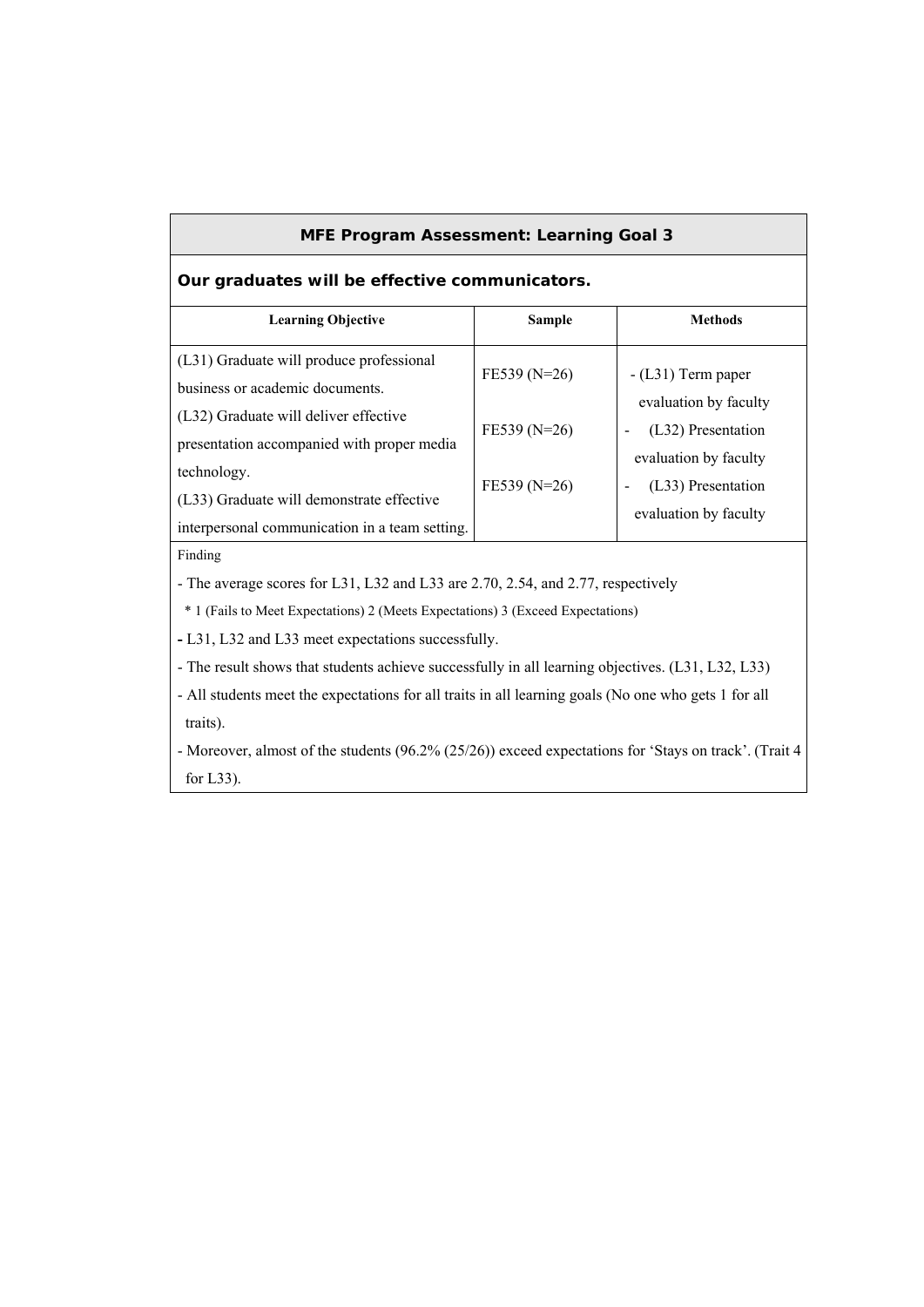### **MFE Program Assessment: Learning Goal 4**

#### **Our graduates will have a global perspective.**

| <b>Learning Objective</b>             | <b>Sample</b> | <b>Methods</b>                |  |  |  |  |
|---------------------------------------|---------------|-------------------------------|--|--|--|--|
| (L41) Graduate will understand global |               |                               |  |  |  |  |
| business issues and relate current    | FE617 (N=47)  | (L41) Test evaluation by      |  |  |  |  |
| issues to emerging business           |               | faculty                       |  |  |  |  |
| opportunities.                        |               | (L42) Class participation     |  |  |  |  |
| (L42) Graduate will take command of   | $FE617(N=47)$ | evaluation by faculty and OPI |  |  |  |  |
| global financial markets in business  |               | evaluation                    |  |  |  |  |
| English or other languages.           |               |                               |  |  |  |  |
|                                       |               |                               |  |  |  |  |

Finding

- The average scores for L41 and L42 are 2.28 and 2.27.

\* 1 (Fails to Meet Expectations) 2 (Meets Expectations) 3 (Exceed Expectations)

**-** L41 and L42 meet expectations successfully.

- 17.0% (8/47) of students have difficulty to understanding about L41-T1 'Knowledge' and there are

48.9% (23/47) students who get 3 score in 'Knowledge' section. This trait shows the widest variation among students.

- 14.9%(7/47) of students could not meet the expectation of L42-T2, ' Comprehension '.

- 'Comprehension' (Trait 2 for L42) received low mark relatively.

- 'Analysis of global issues' (Trait 2 for L41) received high mark relatively.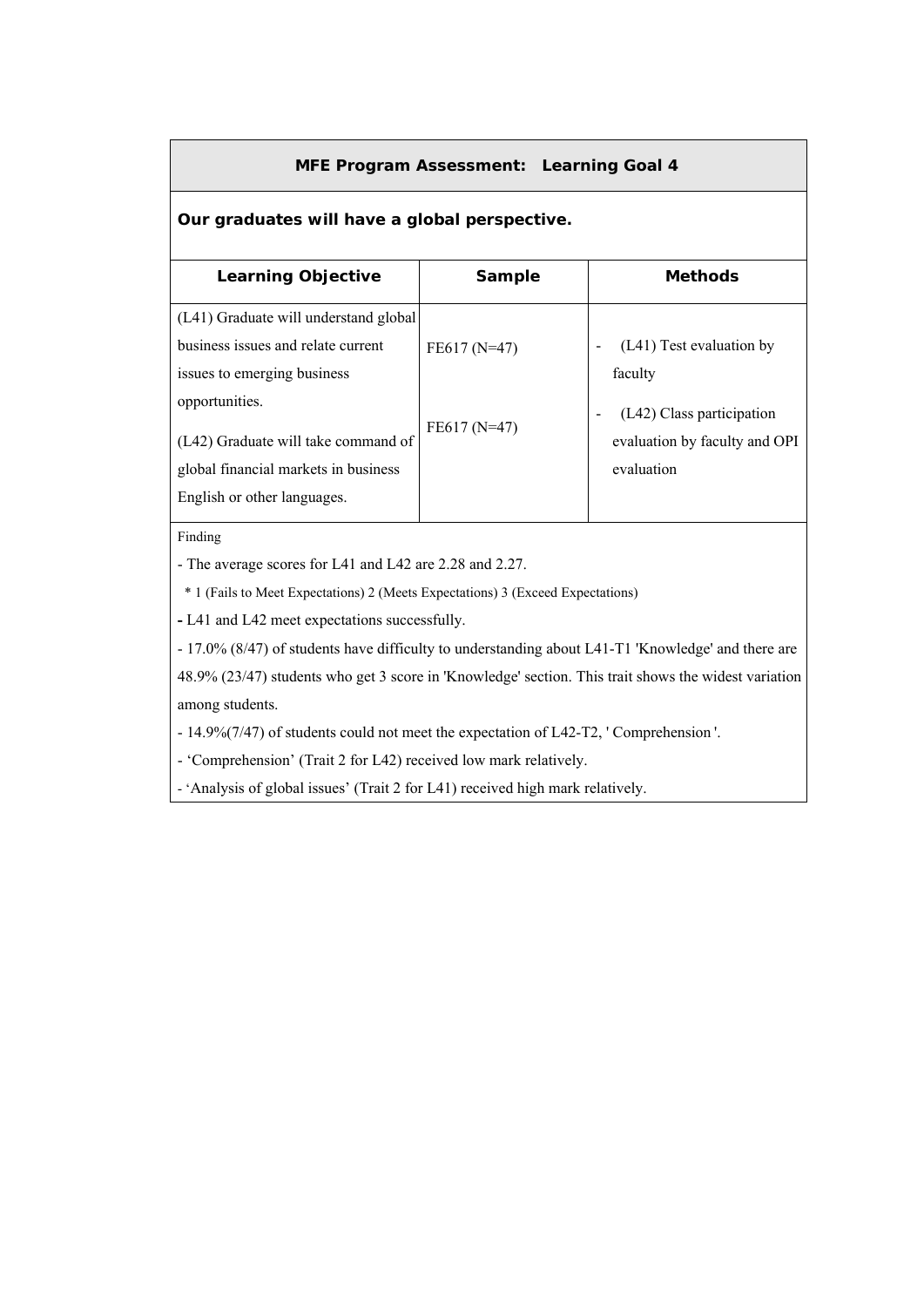# *Data Analysis and Results*

|                | Assessment Learning Goal L1 |                |      |                |                |      |                |                |                |                |                |                |
|----------------|-----------------------------|----------------|------|----------------|----------------|------|----------------|----------------|----------------|----------------|----------------|----------------|
|                | L11(FE587)                  |                |      |                |                |      | L12(FE587)     |                |                |                |                |                |
|                | T1                          | T <sub>2</sub> | T3   | T <sub>4</sub> | T <sub>5</sub> | T1   | T <sub>2</sub> | T <sub>3</sub> | T <sub>4</sub> | T <sub>5</sub> | T <sub>6</sub> | T <sub>7</sub> |
| $\mathbf{1}$   | 2                           | 2              | 3    | 3              | 6              | 1    | 3              | 1              | 6              | 4              | $\overline{c}$ | 6              |
| $\mathcal{P}$  | $\mathfrak{p}$              | 1              | 4    | $\overline{4}$ | 2              | 5    | 7              | 4              | 2              | 1              | 6              | 2              |
| $\overline{3}$ | 10                          | 11             | 7    | 7              | 6              | 8    | 4              | 9              | 6              | 9              | 6              | 6              |
| $\mathsf{N}$   | 14                          | 14             | 14   | 14             | 14             | 14   | 14             | 14             | 14             | 14             | 14             | 14             |
| Avg            | 2.57                        | 2.64           | 2.29 | 2.29           | 2.00           | 2.50 | 2.07           | 2.57           | 2.00           | 2.36           | 2.29           | 2.00           |
| Avg_t          | 2.36                        |                |      |                |                | 2.26 |                |                |                |                |                |                |

\* Criteria: 1 (Fails to Meet Expectations) 2 (Meets Expectations) 3 (Exceeds Expectations)

\* Unit: person (point)

|                | Assessment Learning Goal L2 |                |                |                                  |              |                |                |                |                |  |  |  |
|----------------|-----------------------------|----------------|----------------|----------------------------------|--------------|----------------|----------------|----------------|----------------|--|--|--|
|                |                             |                | L21(FE587)     |                                  | L22(FE587)   |                |                |                |                |  |  |  |
|                | T1                          | T <sub>2</sub> | T <sub>3</sub> | T <sub>4</sub><br>T <sub>5</sub> |              |                | T <sub>2</sub> | T <sub>3</sub> | T <sub>4</sub> |  |  |  |
|                | 3                           | 3              | 1              | 1                                | $\mathbf{0}$ | $\overline{4}$ | 2              | $\Omega$       | $\Omega$       |  |  |  |
| $\overline{2}$ | 3                           | $\mathbf 0$    | 4              | 2                                | 6            | 6              | 3              | 3              | 6              |  |  |  |
| 3              | 8                           | 11             | 9              | 11                               | 8            | $\overline{4}$ | 9              | 11             | 8              |  |  |  |
| $\mathsf{N}$   | 14                          | 14             | 14             | 14                               | 14           | 14             | 14             | 14             | 14             |  |  |  |
| Avg            | 2.36                        | 2.57           | 2.57           | 2.71                             | 2.57         | 2.00           | 2.50           | 2.79           | 2.57           |  |  |  |
| Avg_t          |                             |                | 2.56           |                                  |              | 2.46           |                |                |                |  |  |  |

\* Criteria: 1 (Fails to Meet Expectations) 2 (Meets Expectations) 3 (Exceeds Expectations)

\* Unit: person (point)

|                          | Assessment Learning Goal L3 |                |                |                |                |                |                |                |                |                |                |                |                |                |          |                |                |                |
|--------------------------|-----------------------------|----------------|----------------|----------------|----------------|----------------|----------------|----------------|----------------|----------------|----------------|----------------|----------------|----------------|----------|----------------|----------------|----------------|
|                          | L31(FE539)                  |                |                |                |                |                |                |                | L32(FE539)     |                |                |                |                | L33(FE539)     |          |                |                |                |
|                          | T1                          | T <sub>2</sub> | T <sub>3</sub> | T <sub>4</sub> | T <sub>5</sub> | T <sub>6</sub> | T <sub>7</sub> | T <sub>8</sub> | T <sub>1</sub> | T <sub>2</sub> | T <sub>3</sub> | T <sub>4</sub> | T <sub>5</sub> | T <sub>6</sub> | T1       | T <sub>2</sub> | T <sub>3</sub> | T <sub>4</sub> |
| $\mathbf{1}$             | $\Omega$                    | $\Omega$       | $\Omega$       | $\Omega$       | $\Omega$       | $\Omega$       | $\Omega$       | $\Omega$       | $\Omega$       | $\Omega$       | 0              | $\Omega$       | $\Omega$       | $\Omega$       | $\Omega$ | $\Omega$       | 0              | 0              |
| $\overline{\phantom{0}}$ | 10                          | 17             | 9              | 5              | 5              | 5              | 9              | $\overline{c}$ | 10             | 9              | 13             | 16             | 11             | 13             | 12       | 5              | 6              |                |
| $\overline{3}$           | 16                          | 9              | 17             | 21             | 21             | 21             | 17             | 24             | 16             | 17             | 13             | 10             | 15             | 13             | 14       | 21             | 20             | 25             |
| $\mathsf{N}$             | 26                          | 26             | 26             | 26             | 26             | 26             | 26             | 26             | 26             | 26             | 26             | 26             | 26             | 26             | 26       | 26             | 26             | 26             |
| Avg                      | 2.6                         | 2.3            | 2.6            | 2.8            | 2.8            | 2.8            | 2.6            | 2.9            | 2.6            | 2.6            | 2.5            | 2.3            | 2.5            | 2.5            | 2.5      | 2.8            | 2.7            | 2.9            |